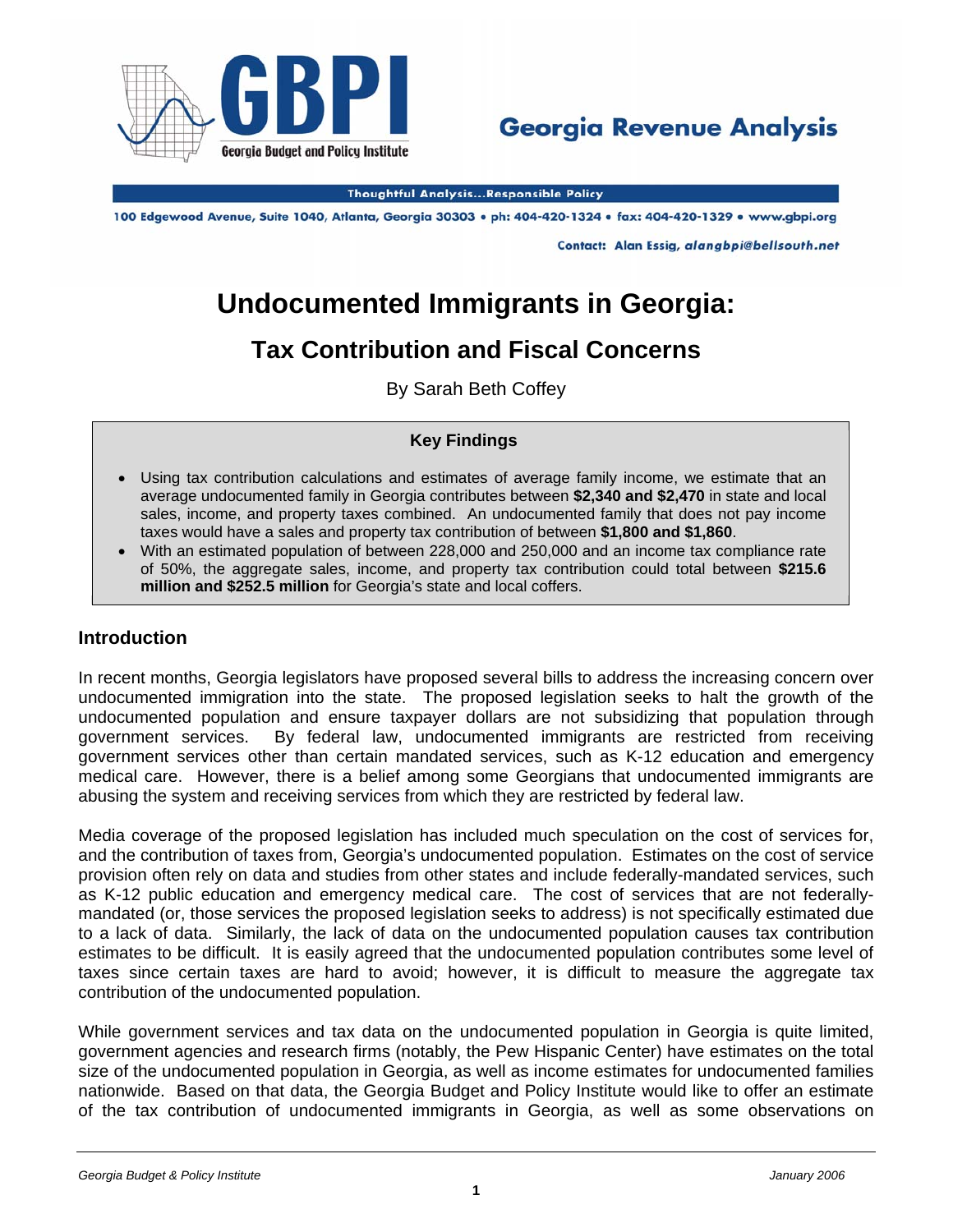discussions concerning the undocumented population. This estimate is not definitive, but rather attempts to provide an illustration of a potential taxpayer from the undocumented community.

## **Undocumented Immigrant Tax Contribution**

The tax contribution estimate will rely mainly on three pieces of data: Georgia's undocumented immigrant population, national undocumented immigrant income, and state and local tax payments by Georgians. It is assumed that for certain taxes a family's legal status does not affect the amount of taxes they pay. Thus, given the average income of an undocumented family, we can estimate the tax contribution based on the known tax payments of Georgia families. The three data pieces are from the following resources and include these assumptions:

- 1. Population: For 2000, the former Immigration and Naturalization Service estimated that there were 228,000 undocumented immigrants living in Georgia. A more recent estimate by Jeffrey Passel of the Pew Hispanic Center maintains that figure in the 200,000 to 250,000 range. Passel notes that Georgia's undocumented population is estimated to be towards the higher end of that range.<sup>1</sup> Our tax estimate will use a range of 228,000 to 250,000 for the undocumented population.
- 2. Income: Passel's findings, based on the March 2004 Current Population Survey, show that undocumented immigrants are more likely to be less educated than native citizens and legal immigrants and tend to concentrate in low-wage, low-skill jobs. Thus, it is not surprising that average family income of the undocumented population is lower than the average income for native citizens or legal immigrants. Passel estimates the average family income for undocumented immigrants to be \$27,400 in 2003. For those undocumented immigrants who have lived in the US for less than ten years, the average family income was \$25,700.<sup>2</sup> Both income figures will be used to provide a range of tax contributions.
- 3. Tax Payments: To estimate the tax contribution in Georgia, we will rely on state and local tax payment data from the Institute on Taxation and Economic Policy (ITEP), a nonprofit research organization that provides tax information to state policymakers and others. ITEP maintains a model of tax structures and how those structures affect different income groups for each state. ITEP's tax payment calculations for the population as a whole provide a means for estimating the tax contribution of the undocumented population.

This holds for only certain taxes however, as the compliance rate varies for the documented and undocumented populations. Since the sales tax is automatic, residents of similar income should pay similar shares of income in sales taxes. Property taxes, especially those incorporated into rent prices, are similarly hard to avoid. GBPI only uses those property taxes which are incorporated into rent since the large majority of undocumented immigrants are assumed to be renters. Income taxes, however, might be less comparable for the documented and undocumented populations as the compliance rate for undocumented immigrants is questionable. Studies have shown numerous income tax compliance rates for that population, several ranging from 50% to 70%. For this reason, GBPI will use the conservative compliance rate of 50% and make an estimate for an undocumented family paying sales, property, and income taxes and another family paying only sales and property taxes. The aggregate tax payment calculation will rely on sales and property taxes, as well as income tax with a 50% compliance rate.

Using ITEP's tax payment calculations and estimates of average family income, we estimate that an average undocumented family in Georgia contributes between **\$2,340** and **\$2,470** in state and local sales, income, and property taxes combined. An undocumented family that does not pay income taxes would have a sales and property tax contribution of between **\$1,800** and **\$1,860**. With an estimated population of between 228,000 and 250,000, the aggregate sales, income, and property tax contribution could total between **\$215.6 million and \$252.5 million** for Georgia's state and local coffers.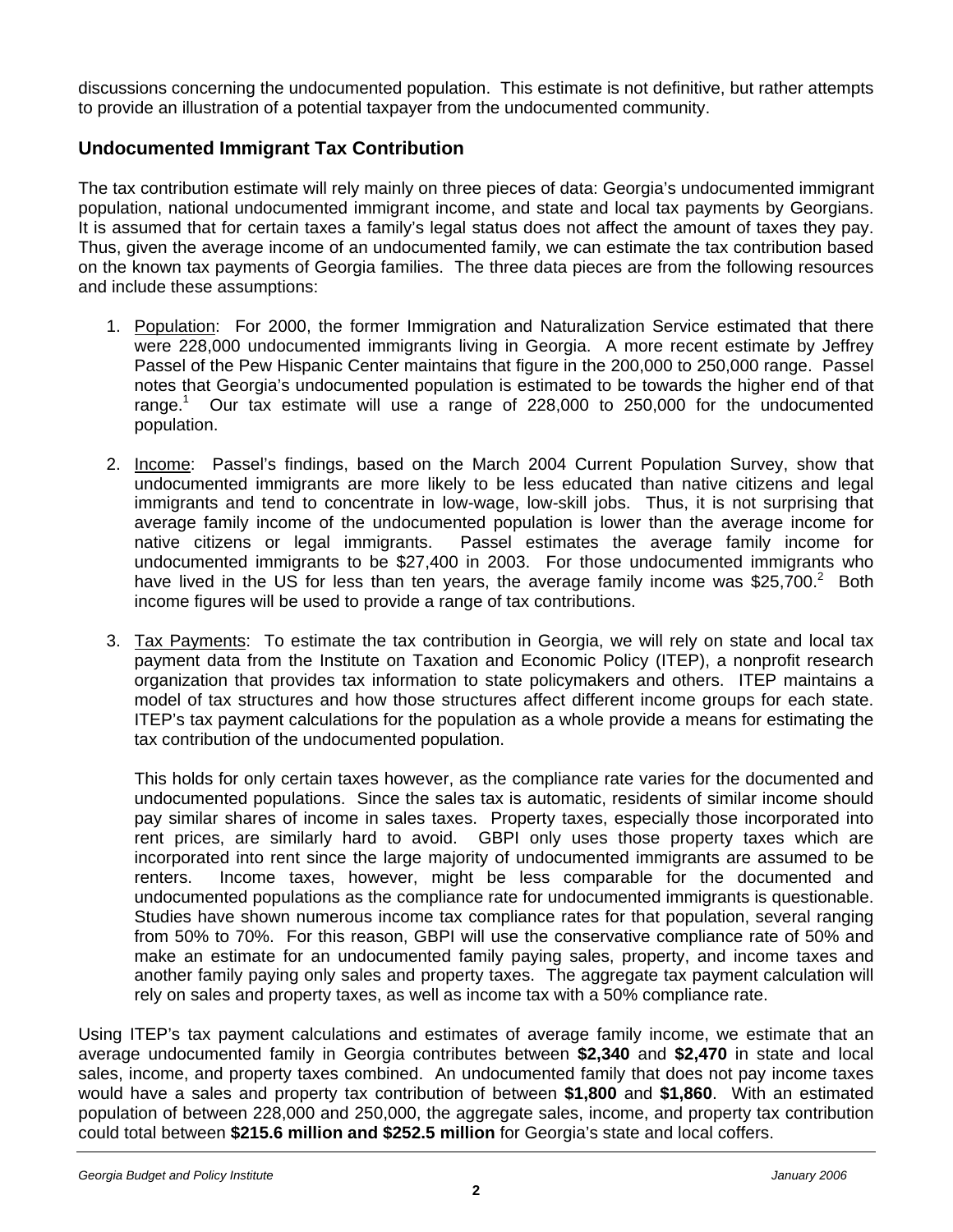### **Observations**

1. The question lawmakers attempt to answer is: Do undocumented immigrants pay enough in taxes to cover the services used? For undocumented immigrants, the answer is unclear. However, for legal immigrants, studies have shown that first generation immigrants pay more in federal taxes than they receive in federal benefits. The same does not hold true for state taxes and services, however, as first generation immigrants often use more in services than they pay in taxes. However, the descendants of the first-generation immigrant correct that pattern and contribute more in taxes at both the federal and state level than they consume in services at both levels. Each generation successively contributes a greater share due to increased wages, language skills, and education.

According to the 2005 *Economic Report of The President,* "a 1997 study found that the net present value of immigrants' estimated future tax payments exceeded the cost of services they were expected to use by \$80,000 for the average immigrant and his or her descendants."<sup>3</sup> However, the report notes that estimates such as these do not apply to undocumented immigrants. It notes that, "more than half of undocumented immigrants are believed to be working 'on the books,' so they contribute to the tax rolls but are ineligible for almost all Federal public assistance programs and most major joint Federal-state programs."<sup>4</sup>

2. For those undocumented immigrants who are consigned to low-wage jobs, they cannot contribute a high dollar amount in taxes. However, like other low-income workers, low-wage undocumented immigrants presumably contribute a considerable amount in taxes as a share of income through the sales and property tax system.

3. While upcoming legislation seeks to restrict undocumented immigrants from government services, the majority of services are already restricted by federal law. The following is a list of assistance programs for which undocumented immigrants do not qualify:

- Food stamps
- Social Security
- Supplemental Security Income
- Temporary Assistance for Needy Families (TANF)
- Full-Scope Medicaid
- Medicare "Premium Free" Part A (hospitalization)
- PeachCare (Georgia's children's health insurance)
- HUD Public Housing and Section 8 programs

Undocumented immigrants do qualify for K-12 public education and emergency medical care.

4. Legislators have speculated that the cost of services to undocumented immigrants could total or exceed \$1 billion annually. According to media reports, this number is based on a report of the cost of services to undocumented immigrants in Florida by the Federation for American Immigration Reform (FAIR).<sup>5</sup> FAIR's study found that the cost of services to undocumented immigrants in Florida was \$2 billion, or \$1 billion when offset by undocumented immigrants' tax contributions. There are several reasons this estimate is an inadequate comparison for Georgia, including:

- First and foremost, Florida's costs should be much greater than Georgia's based on population. FAIR estimates that Florida's undocumented immigrant population is 630,000. A more recent estimate by the Pew Hispanic Center places the Florida undocumented population at 850,000, compared to 200,000 to 250,000 in Georgia.
- In addition, the FAIR estimate has the questionable inclusion of K-12 education for U.S. citizens if their parents are undocumented immigrants. The FAIR study bases its methodology on a 1994 Urban Institute study; however, it significantly diverges from the original methodology by including education costs associated with citizen children of undocumented parents. In 1994, the Urban Institute estimated that the cost of services (education for